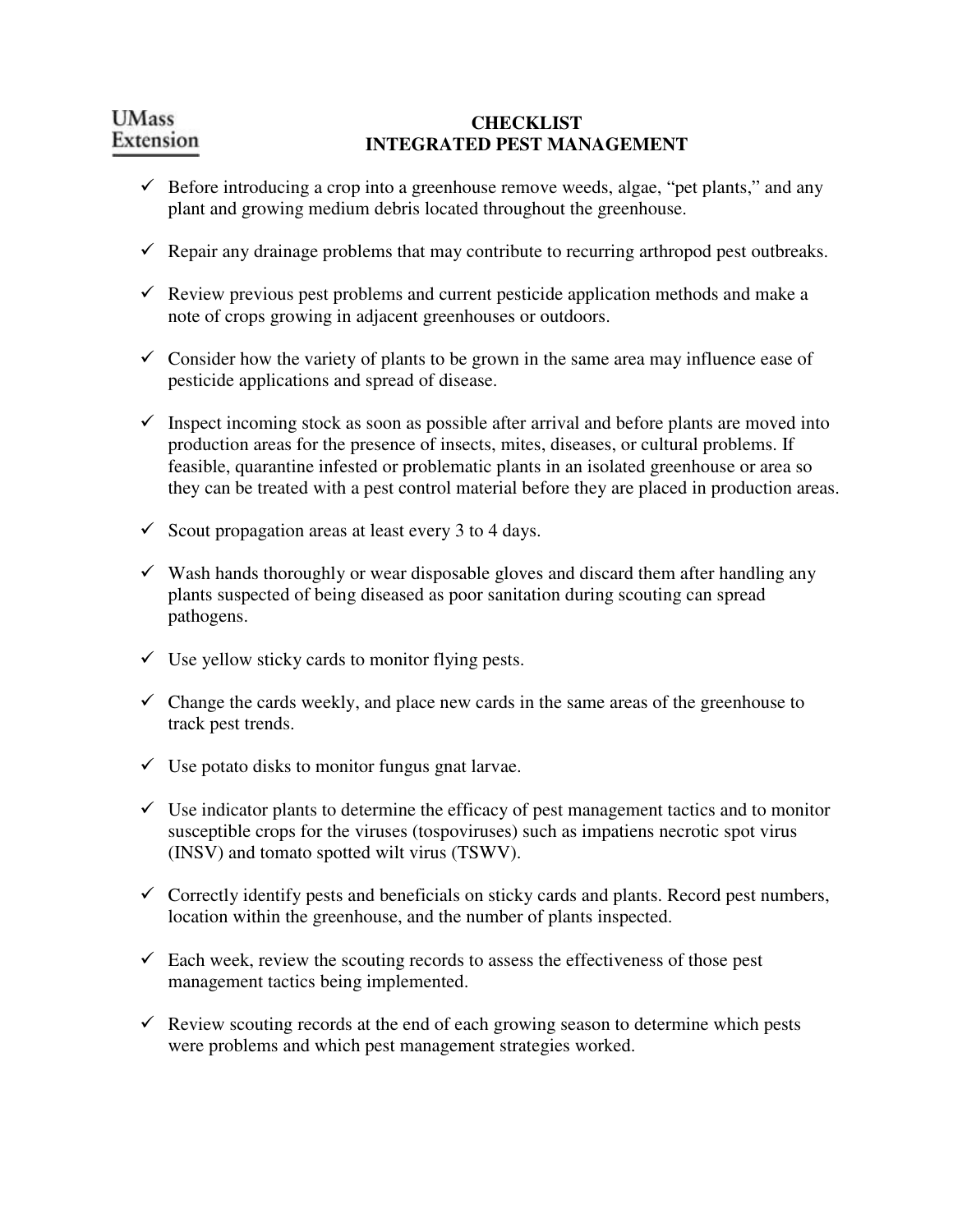# **INTEGRATED PEST MANAGEMENT**

Integrated pest management (IPM) is a strategy that prevents pest damage with minimum adverse impact on human health, the environment and non-target organisms. The term "pest" refers to more than one cause of problems including diseases, undesirable insects, mites, mollusks, nematodes and weeds. In IPM programs, growers use their knowledge of crop and pest biology to take actions that reduce the environment's suitability for pest establishment and increases in pest populations. IPM employs careful monitoring techniques and combinations of biological, cultural, mechanical, chemical and environmental or physical control. Pesticides are used only if monitoring indicates that they are needed. If pesticides are necessary, they are chosen and applied in a way that avoids disrupting other IPM practices.

Successful IPM programs have five key components:

- Prevent problems
- Regularly monitor crops and growing areas
- Accurately diagnose problems
- Develop control action thresholds and guidelines
- Use effective management methods

## **Prevent Problems**

Many crop problems can be anticipated and avoided. Prevention is often least expensive and most effective, and sometimes the only control option available. By the time plants begin to appear unhealthy, many problems cannot be cured, and the crops may have already been seriously damaged. Key pest prevention techniques include:

- Planning your crop production and IPM program in advance
- Using good sanitation and exclusion
- **•** Properly managing the environment
- Cultural practices.

## **Greenhouse Preparation and Scouting**

Before introducing a crop into a greenhouse it is imperative to remove weeds, algae, "pet plants," and any plant and growing medium debris located throughout the greenhouse, particularly underneath benches, because these provide refuge for arthropod pests. In addition, repair any drainage problems that may contribute to recurring arthropod pest outbreaks. Crops growing in adjacent greenhouses or outdoors should be recorded.

Previous pest problems in the greenhouse and current pesticide application methods should be reviewed. A plan of action may then be developed to eliminate these problems prior to the arrival of the crop. Prevention of key pest problems may be more easily accomplished if the grower and scout take the time to identify, analyze and correct problems before crops are introduced. Also, consider how the variety of plants to be grown in the same area may influence ease of pesticide applications and spread of disease. For example, keep seedling and cutting geraniums separate to help minimize spreading bacterial blight. Keep propagation houses separate from other growing areas, and vegetable transplants separate from ornamentals to help reduce the incidence of Impatiens Necrotic Spot Virus when western flower thrips are present.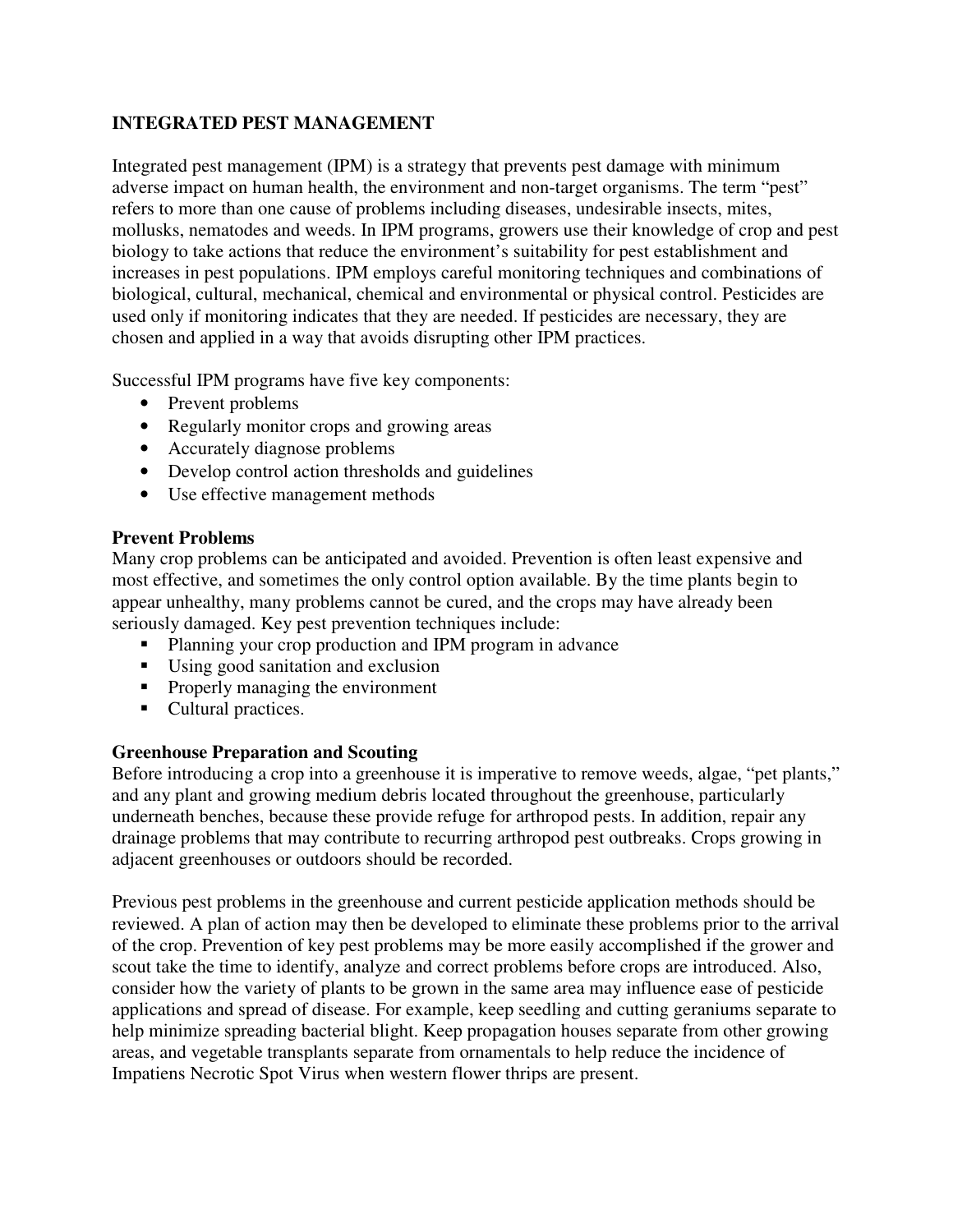#### **Inspect Incoming Plants**

Monitoring, also called scouting, is the regular, systematic inspection of crops and growing areas. A regular monitoring program is the basis of IPM decision making, regardless of the control strategies used. By regular monitoring, a scout is able to gather current information on the identity and location of pest problems and to evaluate treatment effectiveness. An IPM scout can be the grower, an employee, a professional consultant or pest control advisor.

Inspect incoming stock as soon as possible after arrival and before plants are moved into production areas. Look for the presence of insects, mites, diseases, or cultural problems such as nutritional deficiencies. If feasible, quarantine infested or problematic plants in an isolated greenhouse or area so they can be treated with a pest control material before they are placed in production areas.

#### **Scouting Guidelines**

Small greenhouses (< 4,000 sq.ft.) can be scouted as one unit. Larger greenhouses should be divided into 2,000 to 3,000 sq. ft. sections for ease of scouting. Scout propagation areas at least every 3 to 4 days. In many cases there are no specific requirements for how many locations or plants to be monitored. The number of plants inspected will depend on factors such as the value of the crop, potential problems and size and type of greenhouses. The more plants or locations inspected, the more likely the sooner a problem will be detected, when management is easiest. In practice, scouting is a compromise between thoroughness (examining everything), efficiency (putting limited time to the best use), and cost (the value of improved management information). Sampling a predetermined number of each crop increases the likelihood of locating "hot spots," which are areas with high arthropod pest populations. Take advantage of previous experience by focusing on plant species that tend to be susceptible to arthropod pests.

One way is to spend a predetermined amount of time per area of growing space, such as 5 to 10 minutes for each 1,000 square feet of growing area, inspecting 20 or more randomly chosen plants. In addition to random selection, targeted scouting is a way to assess anticipated problems or problems that are known to exist. One approach is to use a combination of random and targeted scouting. Use each method to sample the same proportion of plants each week. For example, one-third of the plants could be randomly selection, while the other two-thirds are known or suspected to have problems.

Scouting should begin at the major doorway, which is usually an entry point of pests. Special attention should be paid to plants around any openings in the greenhouse. Scouts should walk every aisle and move from bench to bench in a snake-like manner. Plants should be inspected on every bench. Examine plant parts in a systematic manner. For example, begin with buds or flowers, then inspect new growth, younger leaves, older leaves and finally basal stems. Examine leaf axils and the tops and bottoms of leaves. Many pests prefer the undersides of leaves or inner, protected plant parts. Use a 10X, 5X or 20X hand lens to facilitate observation. If the plants are small, the sample unit may be an entire plant; for larger plants the sample unit may be a set number of shoots and leaves, such as 2 to 6 per plant. Hanging pots should also be inspected.

For at least several plants in each section, examine roots for root decay, root-feeding insects or other problems. Follow the same pattern of inspecting each plant every time. Wash hands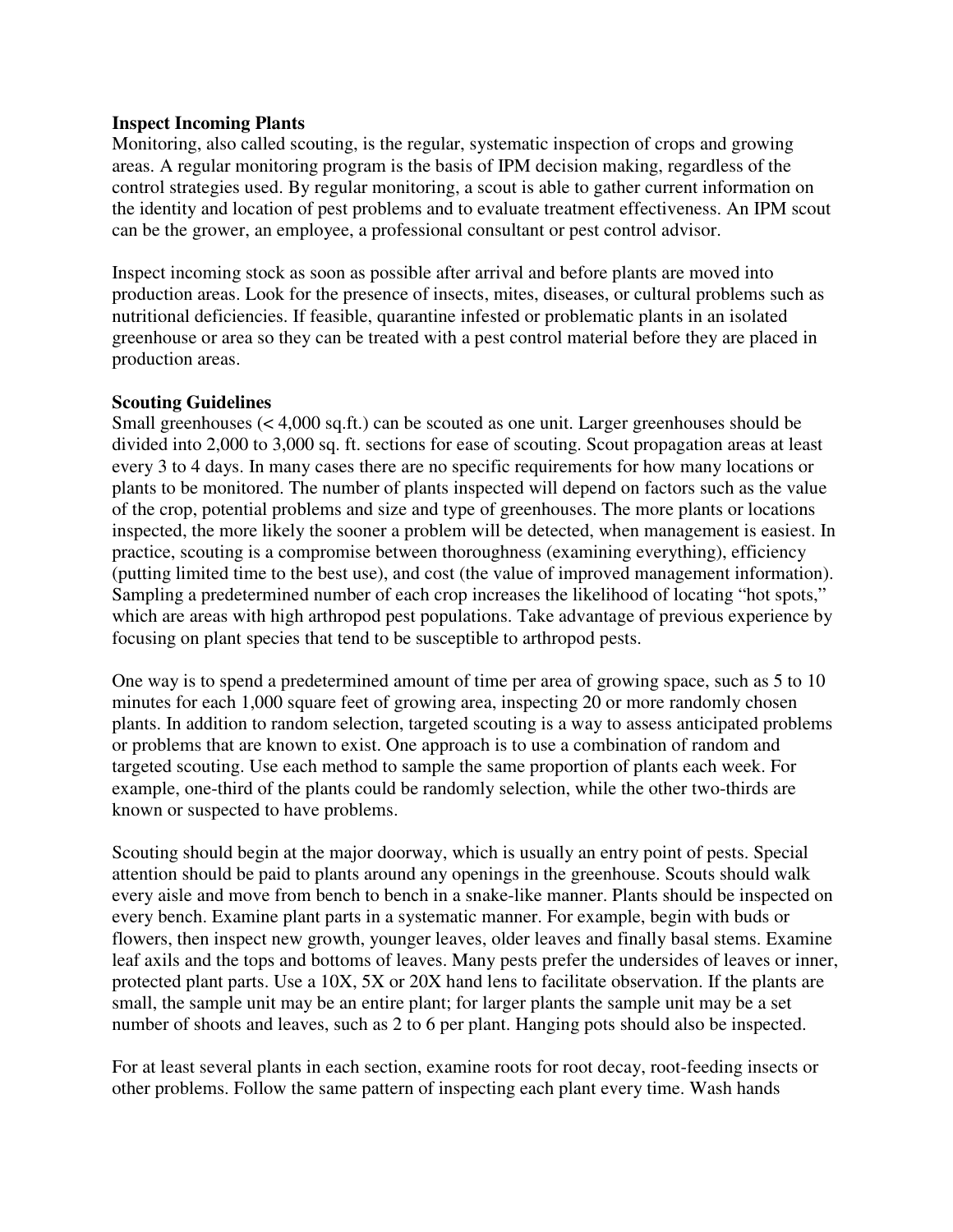thoroughly or wear disposable gloves and discard them after handling any plants suspected of being diseased as poor sanitation during scouting can spread pathogens.

### **Yellow sticky cards**

Yellow sticky cards are commonly used in greenhouses to monitor winged pest populations. These cards capture adult whiteflies, thrips, fungus gnats, shore flies, leafminers, and winged aphids. Mites, mealybugs, scales, and non-winged aphids do not fly, so they are not captured on sticky cards.

Each yellow sticky card should be numbered and cards positioned throughout the greenhouse in a grid pattern. Use approximately 3–4 cards per  $1,000$  ft<sup>2</sup>, or a minimum of one card per  $1,000$  ft<sup>2</sup>, with additional cards placed near openings such as doors, vents, and sidewalls. Use clothespins and stakes to vertically attach sticky cards just above  $(4-6"$  or  $10-15$  cm.) the crop canopy. As plants increase in height,

on the stake. Blue sticky cards are also attractive to thrips (and even shore flies)



move the sticky card upward (vertically) **Yellow sticky card used to detect flying insects.**  Photo: Tina Smith, UMass Extension

and may be used to detect low thrips populations on susceptible crops (e.g., impatiens and begonias). However, thrips and other insect pests captured on yellow sticky cards are easier to observe than on blue sticky cards. When monitoring for fungus gnat adults, place yellow sticky cards horizontally or flat, near the growing medium surface because more fungus gnat adults will be captured compared to placing sticky cards vertically above the crop canopy.

Change the cards weekly, and place new cards in the same areas of the greenhouse to track pest trends. Brief, concise and accurate information is one of the best tools available to make a pest management decision. Identify and record pest numbers. Over time, population trends will emerge and provide direction for your pest management program.

## **Potato disks**

Potato disks are used to monitor for fungus gnat larvae. Cut a fresh potato into disks 1″ (2.5 cm.) in diameter and  $\frac{1}{4}$ – $\frac{1}{2}$ " (0.6 to 1.2 cm) in thickness; then press the disks into the growing medium in tagged or flagged pots. For plug trays, potatoes may be cut into small "French fry" shapes or wedges and inserted into the growing medium. In general, use  $5-10$  potato wedges per 1,000 ft<sup>2</sup> of greenhouse production area. After two days, inspect the undersides of the potato disks and/or wedges for the presence of fungus gnat larvae, which have distinct black head capsules. Record the number of larvae located on each potato disk or wedge, and those present on the surface of the growing medium.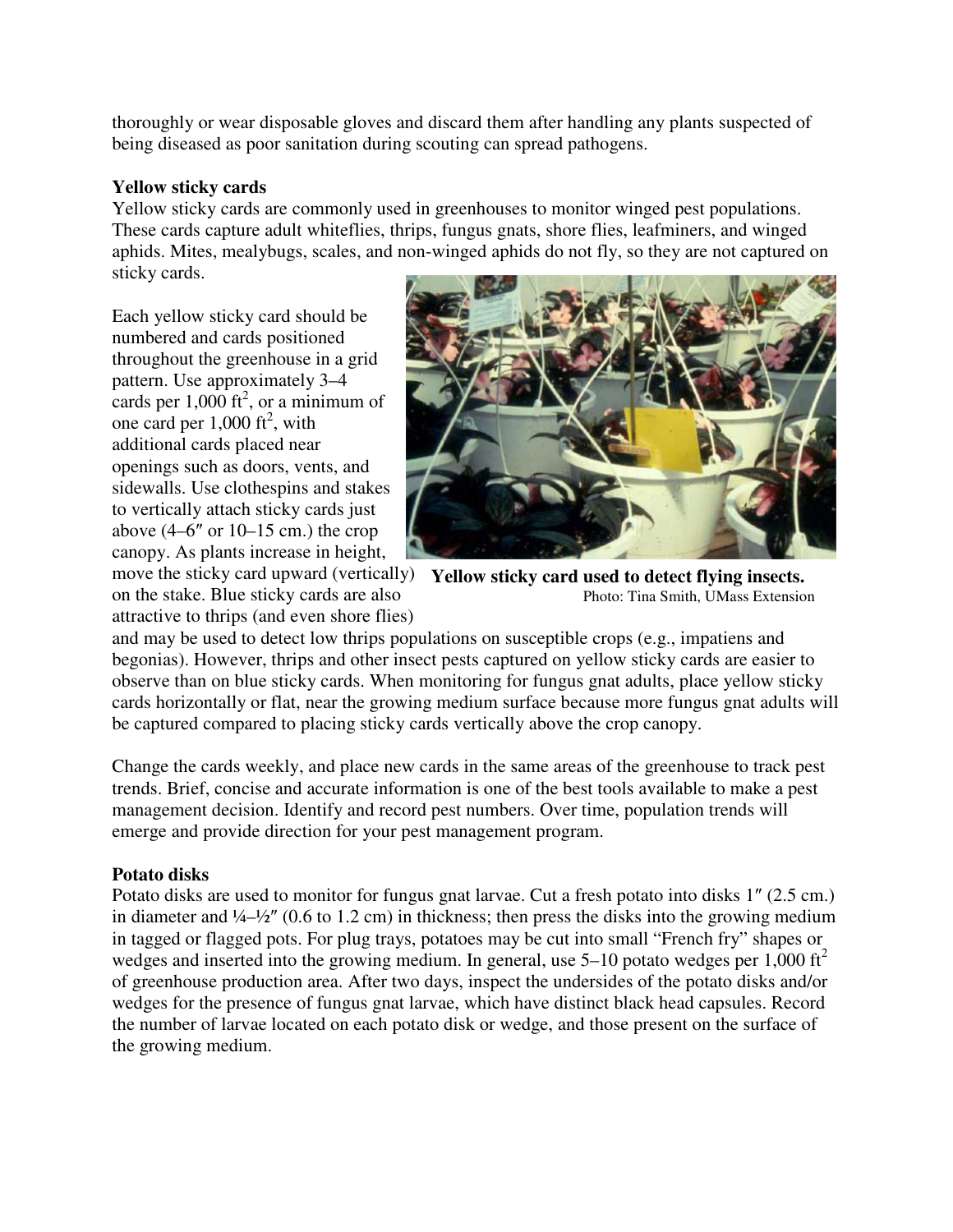#### **Indicator plants**

Indicator plants are typically used to determine the efficacy of pest management tactics or to monitor for the viruses (tospoviruses) such as impatiens necrotic spot virus (INSV) and tomato spotted wilt virus (TSWV) vectored by the western flower thrips (*Frankliniella occidentalis*). Before implementing any pest management strategy, select and tag (or flag) the leaves or stems of 1–5 infested plants per  $1,000$  ft<sup>2</sup>. The tagged plant allows the scout to easily recognize it from a distance. After implementing any pest management tactic, inspect the indicator plants to assess if arthropod pests have been killed and evaluate the effectiveness and longevity of control.

The detection of the viruses transmitted by thrips involves the use of either dwarf fava bean

(*Vicia faba*) plants or 'Summer Madness' petunias. Position a blue card with the sticky portion covered near the indicator plants in order to attract adult thrips. Blue plastic picnic plates (photo) cut in half work well in place of a sticky card to attract adult thrips. If thrips adults possess any tospovirus, a brown, necrotic spotting will be observed near white feeding scars on the plants within 48 hours. Rogue out any infected petunia or fava bean plants so as to remove any potential virus sources. Virus infections are systemic in fava bean but not petunia.



**Petunia used as an indicator plant for INSV.**  Photo: Tina Smith, UMass Extension

#### **Pest Identification**

Pest management decisions are initially based on correct/accurate identification and understanding of the insect or mite pest's life cycle (egg to adult). Effective pest management depends on a greenhouse grower's ability to determine which life stages are present and which are susceptible to available pest management tactics. For example, spraying a pest control material (in this case an insecticide) to manage whiteflies is most effective when they are in the nymphal stages. Misidentification of arthropod (insect or mite) pests or their life stages can be costly and lead to inadequate control such that arthropod pest populations increase to levels that cause crop damage. Arthropod pest identification can be improved by participating in state-wide workshops and integrated pest management (IPM) training programs; by referring to manuals, picture guides and fact sheets; by accessing web-based resources such as the images found on the New England Greenhouse Update Web site (www.negreenhouseupdate.info) or by using a text and image search engine such as Google (www.google.com); and by submitting specimens to an Extension entomologist. USDA Systematic Entomology Laboratory (SEL) provides specimen identification assistance as a free service. For information on sending samples see: http://www.ars.usda.gov/Main/docs.htm?docid=9353&pf=1&cg\_id=0

## **Record Keeping and Decision Making**

Each time the crop is scouted, record arthropod pest numbers, location within the greenhouse, and the number of plants inspected. Record arthropod pest counts by date, in a notebook or on a form so as to track population trends over time. Sample scouting forms are available online at the University of Massachusetts Web site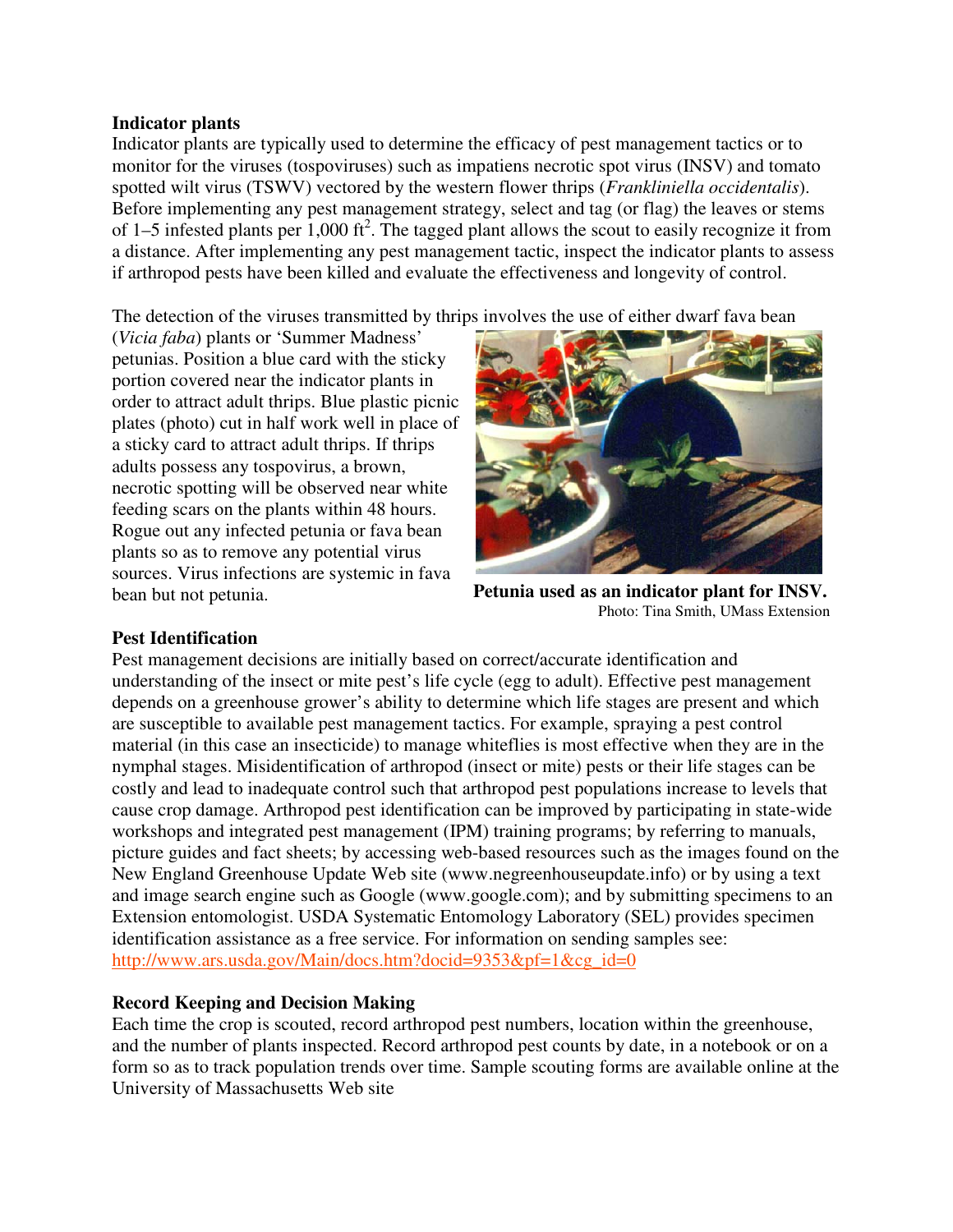www.umass.edu/umext/floriculture/fact\_sheets/pest\_management.html. Data on arthropod pest abundance, location within the greenhouse, and population trends (increases, decreases, or stable) help determine the effectiveness of pest management tactics.

Each week, review the scouting records to assess the effectiveness of those pest management tactics being implemented. Early detection of arthropod pests helps prevent the need to deal with extensive populations that may cause crop damage. Pest numbers recorded from sticky card counts and foliar inspections, the use of indicator plants, and located reservoirs of pests will help to prioritize a pest-management strategy.

When problems are detected early, better pesticide coverage may be achieved due to a smaller canopy, and problem areas can be identified and treated, reducing the need for blanket pesticide applications. Also, "green pesticides" and biologicals may be more successfully incorporated into the pest management program. Over time, growers will determine their individual threshold for a given pest. One grower may accept 10-15 thrips per sticky card per week, while another grower with a history of Impatiens Necrotic Spot Virus will not accept 5 thrips per sticky card per week.

It is also helpful to review scouting records at the end of each growing season to determine which pests were problematic and which pest management worked. The weekly scouting reports and action taken is the basis for decisions about current and future pest management strategies and for judging the efficacy and cost of any management action.

#### **Pest Management in Greenhouses Using Biological Control**

Greenhouses provide a suitable environment (e.g., temperature and light) for numerous biological control agents or natural enemies including parasitoids, predators, and entomopathogenic nematodes. Many natural enemies are commercially available and can be incorporated into existing greenhouse pest management programs. In general, the use of biological control is most effective in extended cropping systems such as cut flowers and vegetables, however they are also being successfully used in short term ornamental cropping systems such as annual bedding plants. Biological control is much easier to implement in a monoculture (single crop) than in a polyculture (multiple crops).

Natural enemies cannot be used in the same manner as pest control materials (insecticides or miticides). Pest control materials are typically applied after arthropod pests reach damaging levels, and when effective, the designated pest control material reduces the arthropod pest population. Using natural enemies as a curative control is less successful compared to applying them preventively. Natural enemies should be released early in the cropping cycle when plants are small, arthropod pest populations are low, and before crop damage occurs. Releases of natural enemies may be required throughout the growing season in order to sustain arthropod pests at low populations. A biological control program can succeed if these recommendations are followed: 1) correctly identify all arthropod pests, 2) purchase natural enemies from a reliable biological control supplier, 3) make sure there is a consistent supply of high quality natural enemies, 4) emphasize that proper shipping procedures be followed, and 5) obtain directions from biological control suppliers on proper release rates and timing of application.